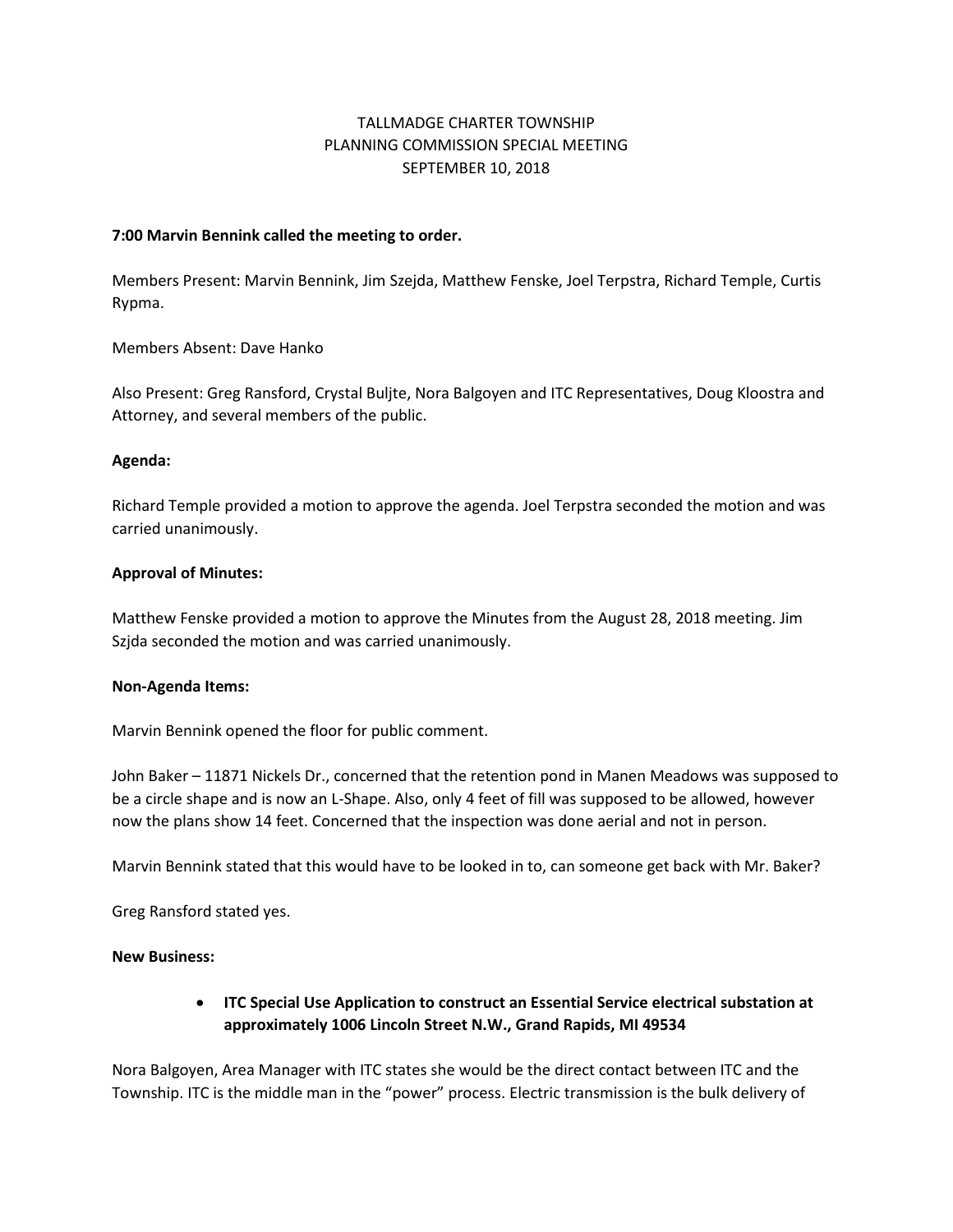electrical energy from power generating plants along high voltage lines to the local distribution system of utilities serving communities.

- The property which would be accessed through an easement of Lincoln St. will be 37.5 acres, 12.5 acres being utilized for the substation.
- Greenbelt Details: North has existing vegetation, West has existing vegetation that will remain, South – proposed trees for screening will be planted, East- requesting variance next to power corridor.
- This would be an unmanned substation, accessed only for monitoring, maintenance and emergency. The surface would be crushed limestone.
- Lighting would mainly be used in case of emergency, lights on 11' pole are designed to point downwards.
- There would be an 8' chain link fence with 1' V-barbed wire.
- Would like to begin construction early 2019 and complete the end of 2019

# ITC supports the local community and wildlife. How should questions be fielded?

Marvin Bennink stated Nora will field the questions. Opened the floor to public comments.

Paul Lothschutz – 1072 Lincoln, asked how the trees will provide blockage when they lose their leaves in the winter?

Nora Balgoyen stated they will be planting an Arborvitae on the north side in a stagger fashion that grow 6'-8' tall will not lose their leaves in the winter.

Paul Lothschutz stated a year ago the power company came and cut 25 trees off his property. What is to stop that from happening again.

Nora Balgoyen stated the North side will not be affected, the existing buffer zone won't change.

Cynthia with ITC stated that the transmission corridor has to be trimmed when trees get to close. The blackout of 2003 changed the standards of how close trees can be to lines. When trees are planted as part of a site plan, they are committed to keeping the trees. They need to keep 100' on either side of the towers clear of trees.

Marv Bennink asked if the trees were trimmed wider than what consumers said they were going to trim and maybe the trees were on an easement?

Paul Lothschutz stated yes, and he didn't think Consumers had an easement on his property. The substation should be put where it is needed like a commercial zone.

Nora Balgoyen stated it is a multi-year process to decide where the best location for the substation should be sited, and they try to find the location with the least impact.

Paul Lothschutz stated that it impacts us. Asked, will we see lights like the city?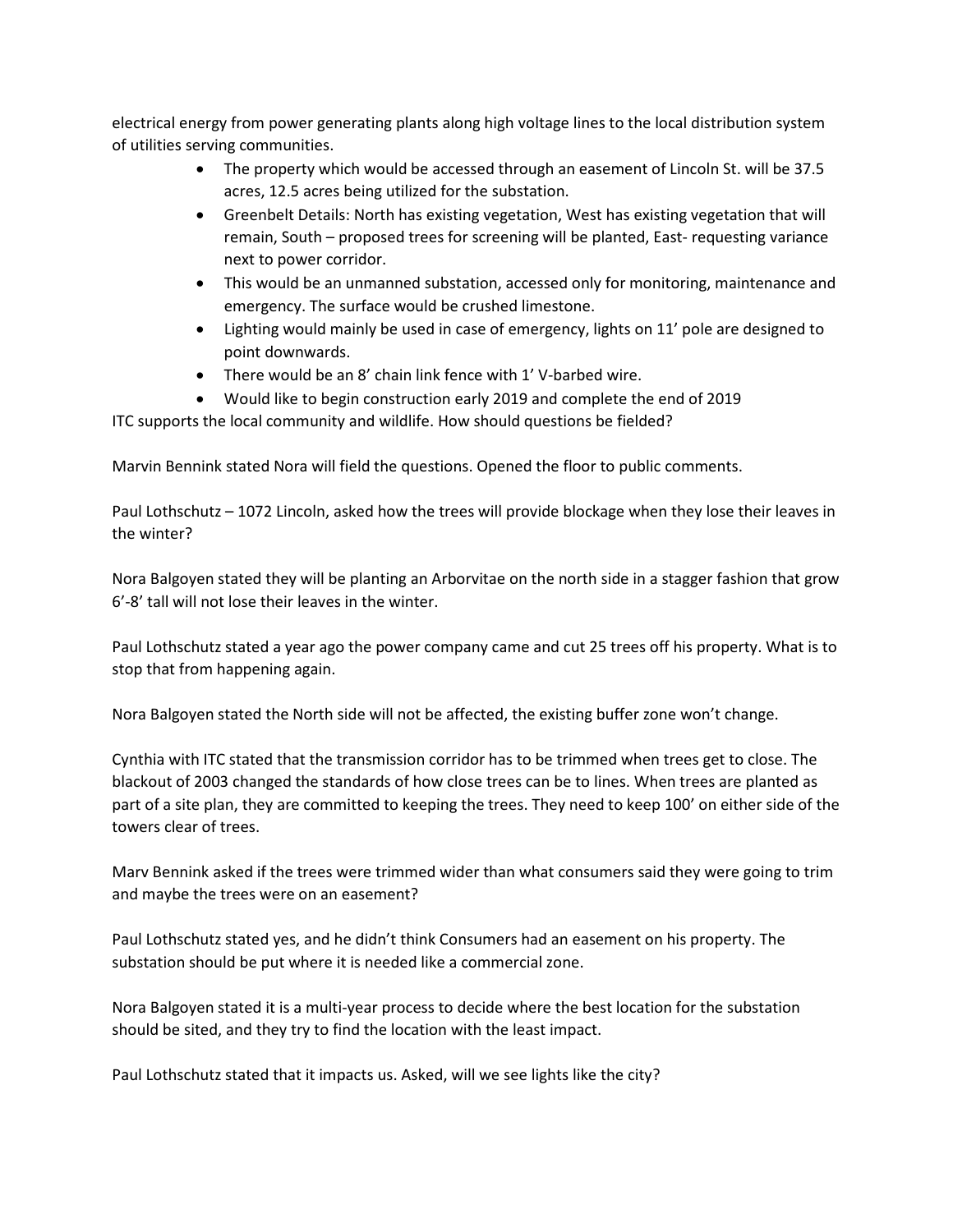Nora Balgoyen stated lights will only be on in an emergency situation. Still working with the Township on the best screening.

Paul Lothschutz asked about noise?

Nora Balgoyen stated noise will not be any different than an existing tower.

Paul Lothschutz stated that the are lower to the ground.

Nora Balgoyen stated substations are designed to be quiet.

Joel Terpstra asked what the decibel reading of the substation is compared to the existing power line?

Nora Balgoyen stated it would be lower than 60.

Richard Temple asked what does 60 decibels sound like?

Cynthia ITC stated the existing station on Lake Michigan Dr. has 3 stations and this proposed station will only have 1. There will be a wall. There will be noise at first but eventually it will become a normal noise.

Paul Lothschutz asked if property value will decrease?

Nora Balgoyen stated there is no direct correlation, but they'll work closely with the Township on screening requirements.

Marvin Bennink stated questions need to be kept to a 3-minute limit so everyone has a chance to speak.

Stan Sloboda asked ITC representatives if anyone of them lived in Tallmadge? If they would want this in their backyards? This project does not need to go in a rural community.

Kim Lothschutz 1072 Lincoln – Stated our house is right down the purple line. Do you want this in your backyard? What will this do to our health? Found studies where this can cause childhood leukemia.

Nora Balgoyen stated the World Health Organization found no adverse health effects. But that there have been conflicting reports by other organizations.

Kim Lothschutz asked Nora if she has children?

Nora Balgoyen answered yes.

Kim Lothschutz asked would you subject your kids to this?

Nora Balgoyen answered yes.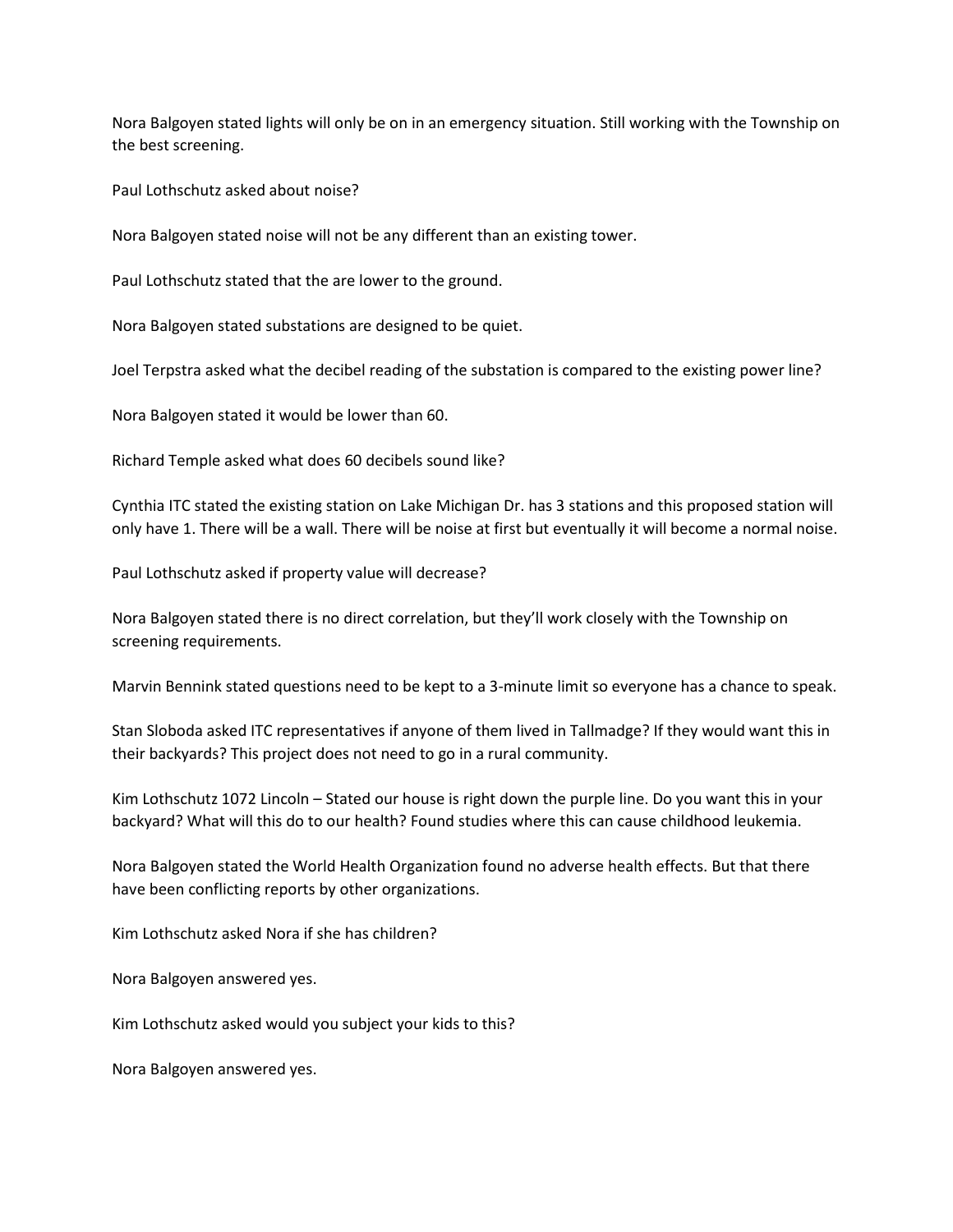Julie Doll – 12414  $8^{th}$  Ave. stated she just recently bought on  $8^{th}$  Ave. and had she known there was a substation going in, she would have never gotten into a bidding war over her house. Asked if this substation is a done deal?

Marvin Bennink stated this is the beginning process.

Greg Ransford stated that everyone has a right to apply for special use. This is the first public hearing where we are reviewing the site plan for the application. The Planning Commission will then submit their recommendation to the Board of Trustees.

Julie Doll asked why as residents are we willing to sell? What is the advantage of having this in Tallmadge?

Greg Ransford stated that the Planning Commission will deliberate after the public hearing portion of the meeting.

Julie Doll stated that the residents are not looking forward to this.

Lyda Wilcox  $-11722$  8<sup>th</sup> Ave. asked what the height of the equipment will be?

Steve ITC – stated the lightning poles will be 70', the h-frame will be 70'. Nothing will be shorter than the fence.

Lyda Wilcox asked how the arborvitaes are going to screen the view then? Are you planning on expanding of more than one tower?

Steve ITC stated plans for more transformers are in the works.

Lyda Wilcox stated to the commission to consider what is ideal for the residents and to deny their request.

Cynthia ITC stated that what is on the site plan is what will be designed.

Janice ITC stated that there are no plans right now for another transformer, maybe 20-30 years down the road they may need one.

Lyda Wilcox asked why they can't expand the Lake Michigan Drive substation.

Janice ITC stated it's not good for all the transformers to be close together if something exploded.

Nora Balgoyen stated that putting all the transformers close together would be like putting all your eggs in one basket, it wouldn't be good. They learned from the 2003 blackout, and they are held to new standards from that experience.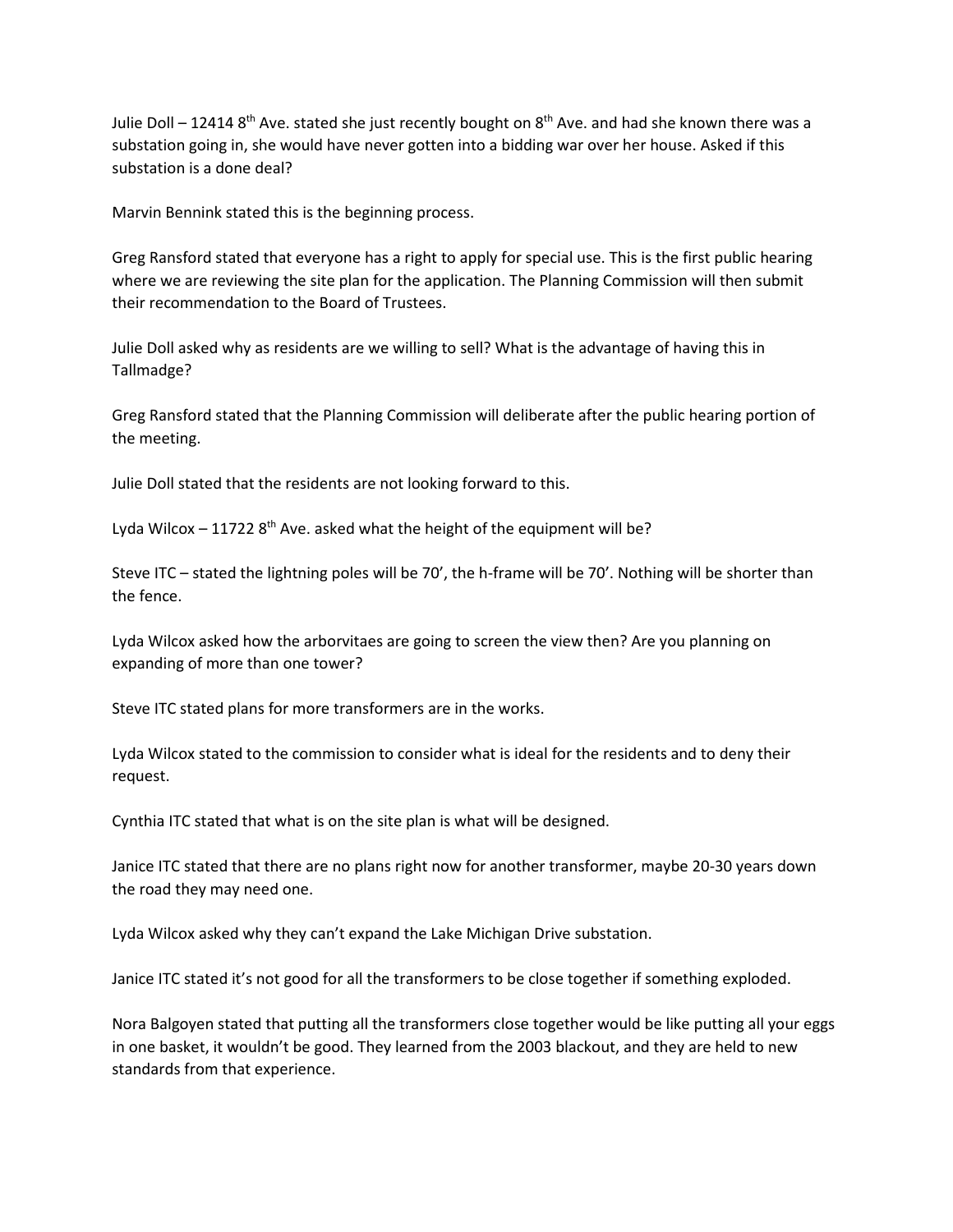Craig Van Driel – 12131  $8<sup>th</sup>$  Ave. asked if a landlocked piece of property can be sold with only easement access to the road?

Marvin Bennink stated yes.

Craig Van Driel asked if the easement has been granted?

Nora Balgoyen stated yes, by Consumers.

Cynthia ITC stated they do have an easement.

Craig Van Driel asked if this substation will service our township or others?

Nora Balgoyen stated it will service the West Michigan area.

Craig Van Driel asked how big a geographical area do we need for this substation?

Cynthia ITC stated that the transmission process is the back bone of the power process.

Craig Van Driel asked what will this project to? How big will this get? Will any additional lines come off of it?

Nora Balgoyen stated no, not on that corridor.

Craig Van Driel asked what this will look like in 10 years?

Janice ITC stated this is the 10-year plan.

Craig Van Driel asked if this will be a storage facility?

Nora Balgoyen stated No. There will be no trash receptacles.

Craig Van Driel stated that he is 4<sup>th</sup> generation living there. That he does not want to live next to that. He is concerned about voltage off the lines. Stated this doesn't fit with the master plan. Asked about water run-off- having 12 ½ acres of limestones, you would need a retention pond. Stated trees on the site plan will not screen the tall equipment. We are reviewing a site plan that already needs updating. Has pictures of the current county drains that don't handle the water well. Please don't allow this and if we have to, to minimize the impact on the residents.

Marvin Bennink asked why he feels like there will be more water run-off?

Craig Van Driel stated because they would be changing the nature of the land.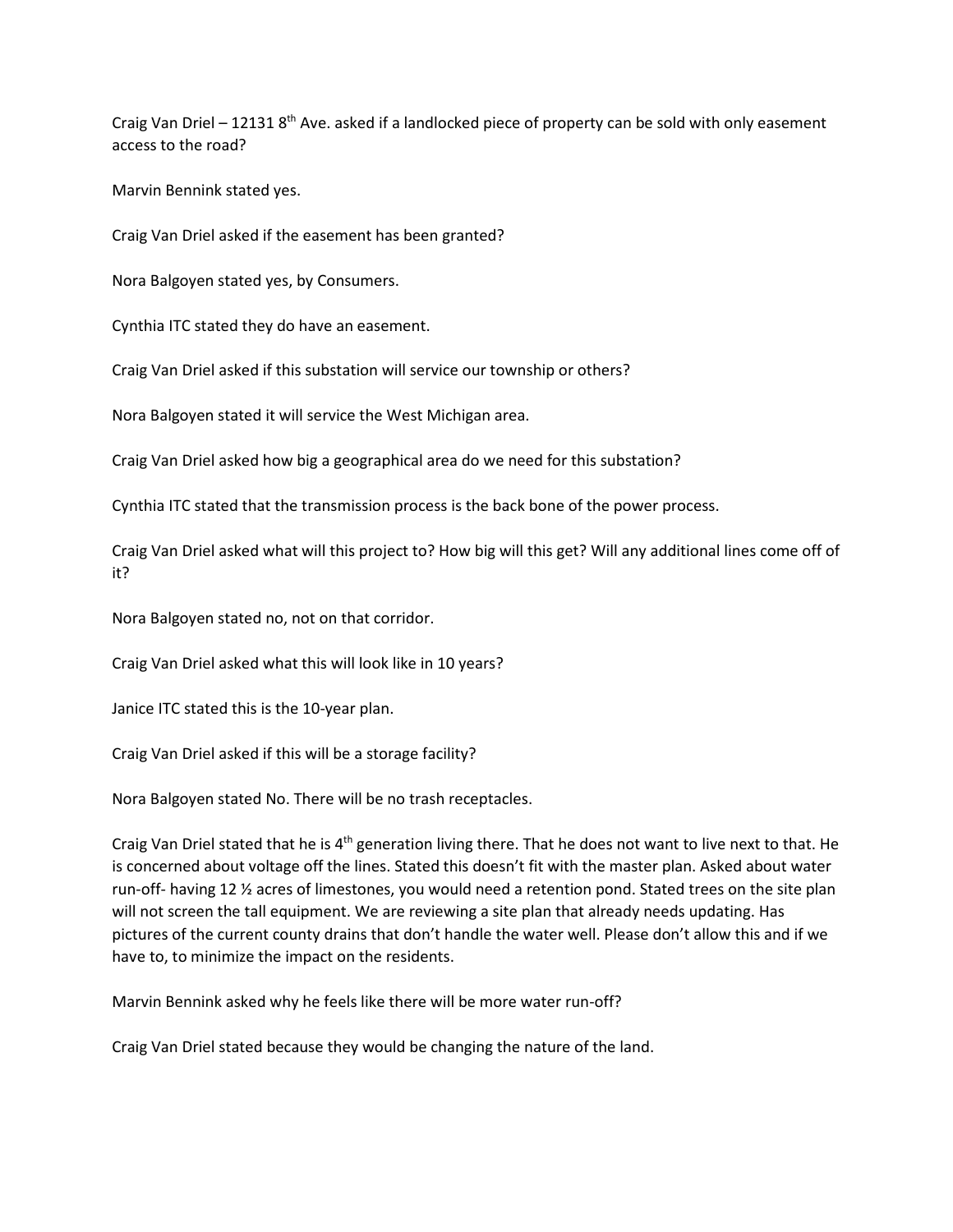ITC stated that the stones are filtered, like marbles where water can run through. There is a detention pond proposed, and the will have soil erosion plans.

Craig Van Driel asked if there was engineering on the water?

Greg Ransford stated yes and the site can handle the water.

David Schut – 11813 Nickels Dr. stated that in 20 years, these will be obsolete. Then what will happen? This will make properties worthless. They should place this in Grand Rapids where the power is needed.

Gus Permoda asked where the next substation is going? Stated that he moved away from the last substation and that they should expand the current one.

Joel Terpstra stated that the Township doesn't go looking for these types of projects. Someone in your neighborhood wants to sell their property and that is why we are here.

Mike Skinner – 1110 Lincoln stated that he is representing all the Skinners. Asked if the township has time to review this? Stated that he does not want it in his backyard.

Martin Daling –  $8<sup>th</sup>$  Ave. stated that his farm has been in his family for 100 years. First the power company came through and split his farm, then the gas company came through. This will hurt the neighbor's property value and concerned that the water will run off onto his farm and ruin his crop.

Kim Lothschutz asked what type of emergencies will they have. Is it correct that the fire department does not have access to the substation?

Nora Balgoyen stated that it is a rare occurrence that there will be an emergency.

Cynthia ITC stated that they have partnered with the local authorities and police do have authority. Only qualified operators will have access to the substation. The reason the fire department doesn't have access is because water can't be sprayed on electrical equipment.

ITC stated that after hours emergencies will most likely be caused by something like storm damage.

Public Comment asked when the last time the Tallmadge Fire Department was trained?

ITC stated recently, a truck recently caught on fire.

Public Comment asked if the training was before or after the truck caught on fire.

ITC stated after.

Marvin Bennink closed the public comment portion.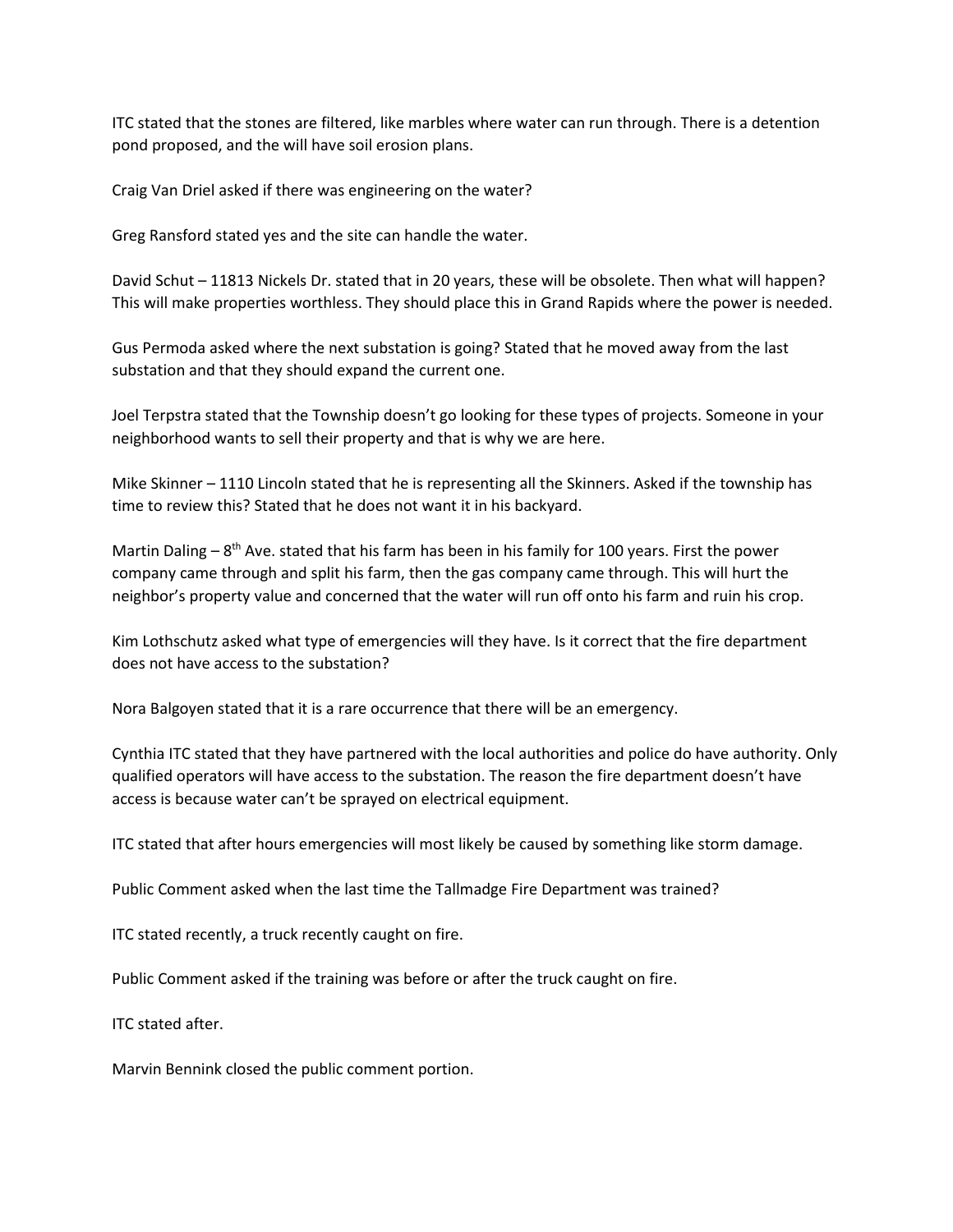Julie Doll asked what is the next step?

Greg Ransford stated it depends on what the Planning Commission decides tonight.

Matthew Fenske asked if the existing substation on Lake Michigan Drive can be expanded? And are there any more substations that have 3 towers?

ITC stated one station to the south has 3 towers.

Matthew Fenske stated he looked on GIS and saw that ITC owns property surrounding the current Lake Michigan Drive substation, asked can they use the current property?

ITC stated they did look at adding on the current property but it would not be a good fit.

Matthew Fenske asked if it is impossible to put another transformer on the Lake Michigan Drive substation?

Steve ITC stated it would not add more power and they need to mitigate the overload.

Matthew Fenske stated that he understands residents not wanting to hurt their property value because he has powerlines running through his own property. Question for the attorney – Does the township have to allow this?

Crystal Bultje stated no, the township does not have to allow. The township would need a solid reason why yes or no. Ultimately this goes to the board for a decision.

Matthew Fenske stated there are 3 transformers at an existing station. Are there any stations with more than 3 transformers? Have you looked into adding at that station?

ITC stated yes, there is one municipality with a larger station. But if we did that here, it wouldn't mitigate the issue. We need to increase power from other locations.

Matthew Fenske asked if the light fixtures are open fixtures, can they be visible from and adjacent property?

Steve ITC – state they would resemble street lights that shine down. The poles are 11' high and they make about a 20' diameter light spot on the ground.

Matthew Fenske stated the lights need to be a shoebox type.

Joel Terpstra asked if the light will be visible from the other properties?

Steve ITC stated that if you shine a flashlight, it will be seen, so the lights will be seen. They are on a timer though so they will go off after a certain amount of time.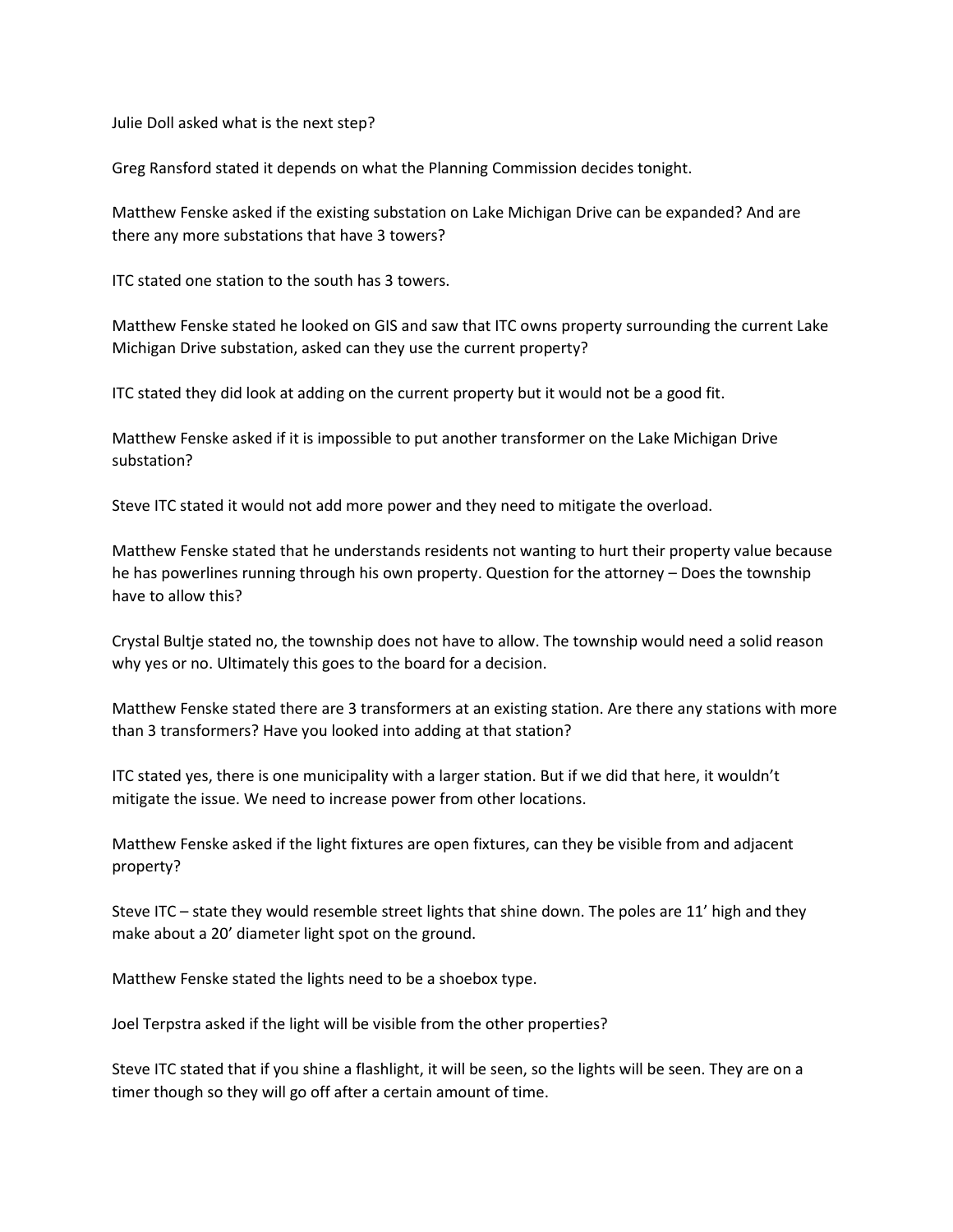Richard Temple stated that we will always have the legacy of a substation. Asked if we want this in a residential area? Stated concern about this becoming a nuisance. Concern about visibility. Asked ITC if they are non-profit or will they be paying taxes?

Nora Balgoyen stated they will be paying taxes.

Curtis Rypma asked Greg Ransford if these substations are in the master plan?

Greg Ransford stated they are not in the Master Plan.

Curtis Rypma asked Greg Ransford where he typically sees these?

Greg Ransford stated he was part of the same approval process for a facility in Olive Township, but it was not so close to houses.

Curtis Rypma stated that ITC has the right to apply for this special use. Looking at section 19 in the Ordinances, he feels there is a more suitable place, would rather see this in an industrial or commercial zone.

Crystal Bultje stated the decision has to be made based off of the standards included in the Township's ordinances.

Marvin Bennink asked if the 345 lines stay parallel in other townships or do they break off?

Nora Balgoyen stated they wanted to avoid creating more corridors and she will get back with the township on where they break off.

Jim Szejda asked how many other sites ITC have looked at?

Cynthia ITC stated they looked at others but this location was selected based on needs and the amount of property. Stated that she couldn't share more specific information because of privacy concerns.

Joel Terpstra stated that ITC is adding vegetation to the south and keeping them on the west, have they considered existing types of trees?

Nora Balgoyen stated that they won't put in the type of trees that can fall on the lines.

Joel Terpstra asked about the health risks with bringing the power down to the ground? Stated, how do you reconcile the different studies about health?

Cynthia ITC stated the World Health Organization, where they base their studies from, does not show risks.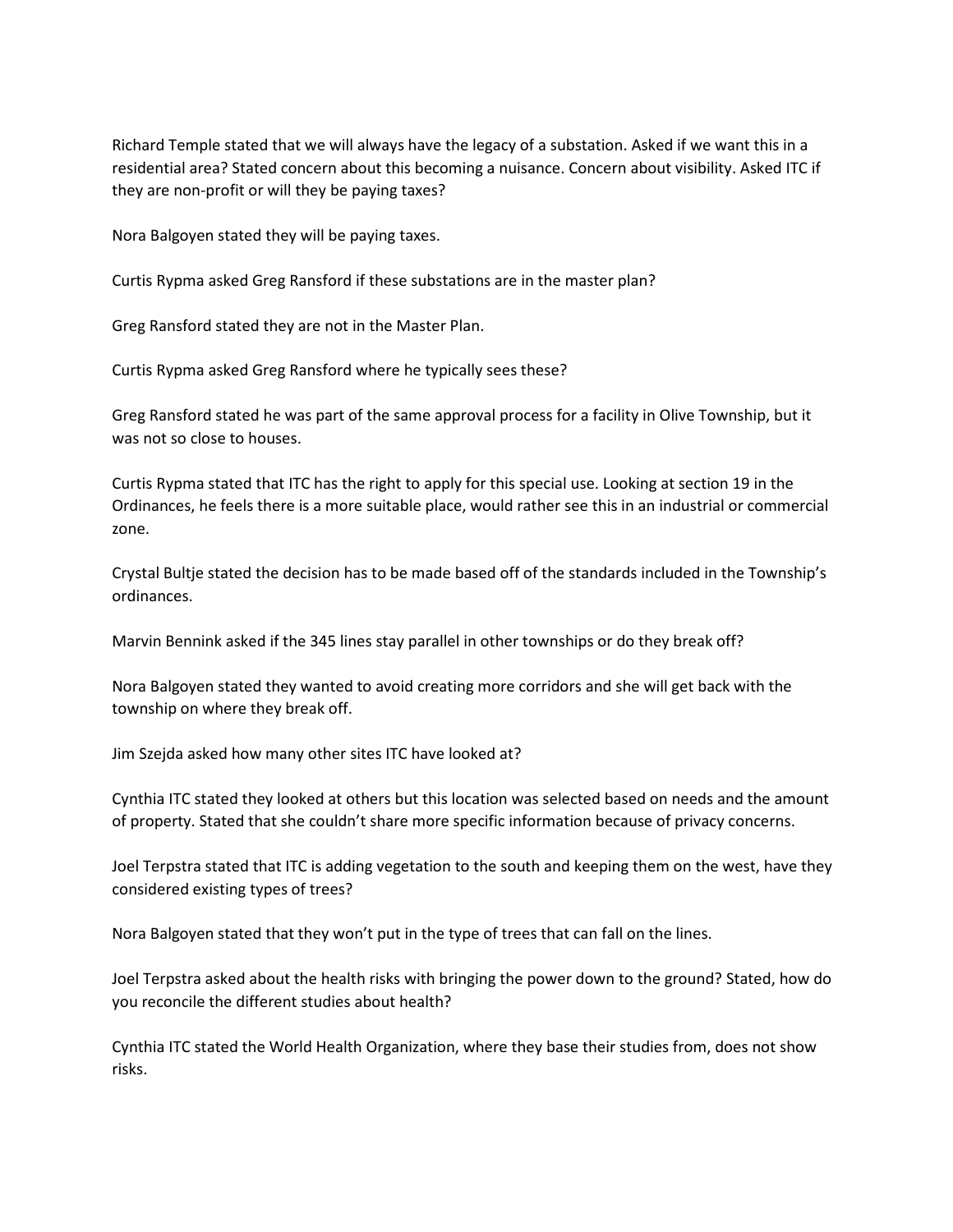Joel Terpstra stated that if power was being lost in the Township, it would be a better sell.

Joel Terpstra asked what the expansion looks like?

Steve ITC stated if needed future parts that would be installed would look like the site plan now, they would expand out and not up.

Joel Terpstra asked what happens if they are not granted this location?

Nora Balgoyen stated they would look for alternative solutions, possibly more lines, which would be a greater impact to the residents.

Marvin Bennink stated he is concerned that this site plan is not correct and would want a revised up to date site plan.

Greg Ransford stated he could ask for a revised site plan, a more complete site plan to make a recommendation.

Julie Doll stated she would like the commission to vote tonight.

Matthew Fenske stated he was looking at section 19 in the Ordinances and it states the special use needs to be harmonious with the neighborhood and not sure if this would be.

Joel Terpstra asked would power lines there be harmonious?

Crystal Bultje stated that the commission has to figure out what would be most harmonious for their community.

Joel Terpstra stated a commercial property would be better.

Richard Temple provided a motion to request legal counsel to draft a resolution to recommend against the special use permit from the applicant. Curtis Rypma seconded and was carried unanimously.

# • **Tallmadge Pointe**

Curtis Rypma excused himself due to conflict with the agenda on Tallmadge Pointe.

Joel Terpstra provided a motion to allow Curtis to be excused. Jim Szejda seconded and was carried unanimously.

Doug Kloostra stated he would like to develop 28 duplexes with one existing single family on a private drive. He will have green space and all required setbacks.

Marvin Bennink asked if there are existing houses to the east?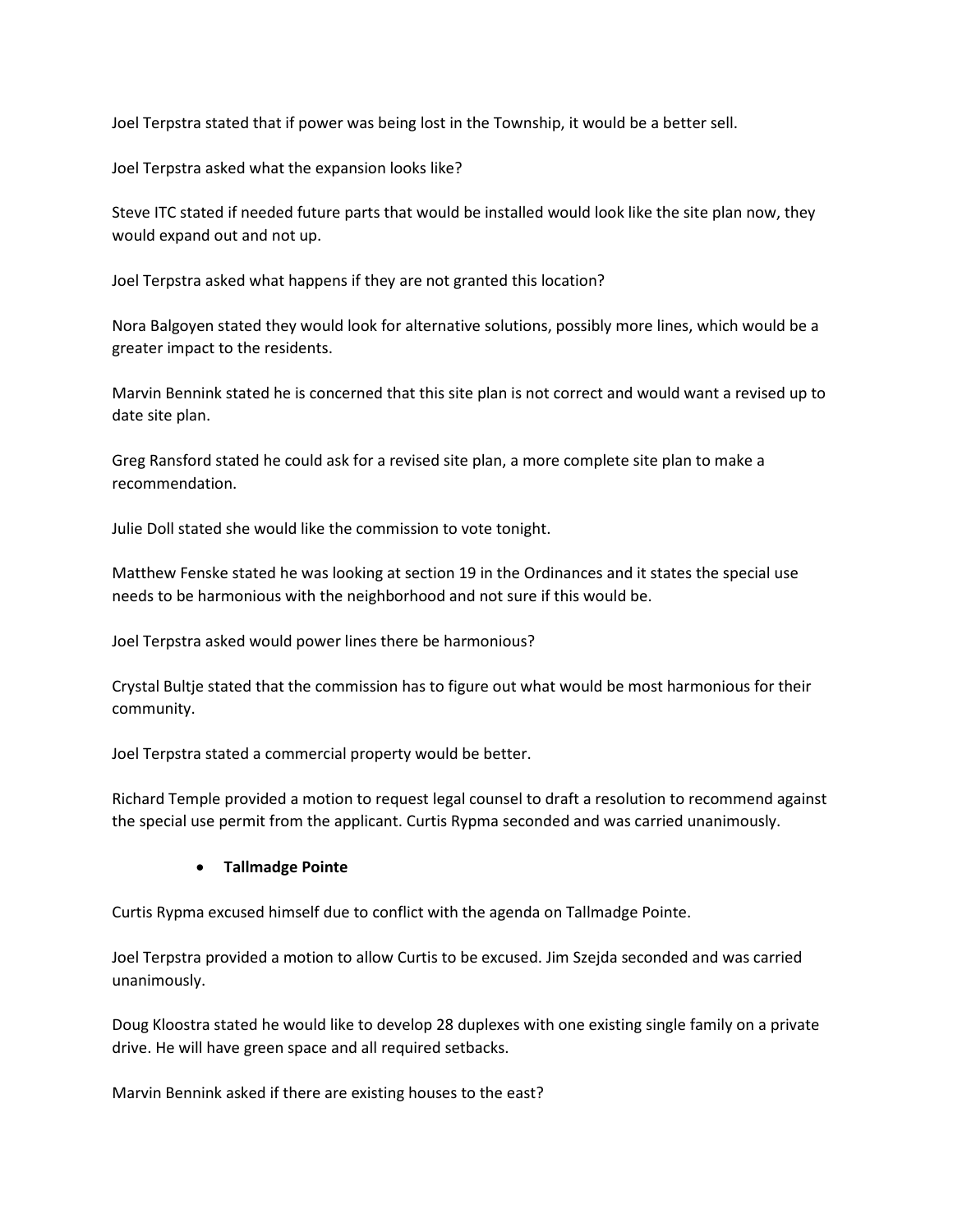Doug Kloostra stated yes, three. Described the look of the units from the plans, would have additional parking, green space play area. Would like to preserve the existing barn. Density would be 57, 61 is actually allowed. Respectfully asked to approve the PUD.

Joel Terpsta asked time frame?

Doug Kloostra stated one phase in 24 months.

Joel Terpstra asked why the density was too high the first time Doug came with a proposal.

Doug Kloostra stated he was originally going to put in apartments but duplexes worked out better and he was able to add green space.

Jim Szejda stated the fire department would recommend no parking on the street.

Doug Kloostra stated every unit would have two parking spaces and he will add an additional 18 parking spaces.

Jim Szejda stated there is a retention pond proposed on the south end. Asked if there are any homes around that could be affected?

Doug Kloostra stated the closest home is 100' feet away.

Richard Temple asked if the parallel plan is accurate?

Greg Ransford stated the parallel plan goes off the master plan so it is accurate.

Richard Temple stated this is the part of the township that should have more density.

Crystal Bultje stated that water and sewer are not on plan and would need to be reviewed.

Marvin Bennink stated there are no sidewalks or street lights.

Doug Kloostra stated no sidewalks because it's a private drive. Can add street lights.

Marvin Bennink recommended not having sidewalks but adding street lights.

Joel Terpstra agreed sidewalks aren't necessary if street lights are added.

Jim Szejda suggested adding no street parking signs.

Doug Kloostra asked if they can be at night only?